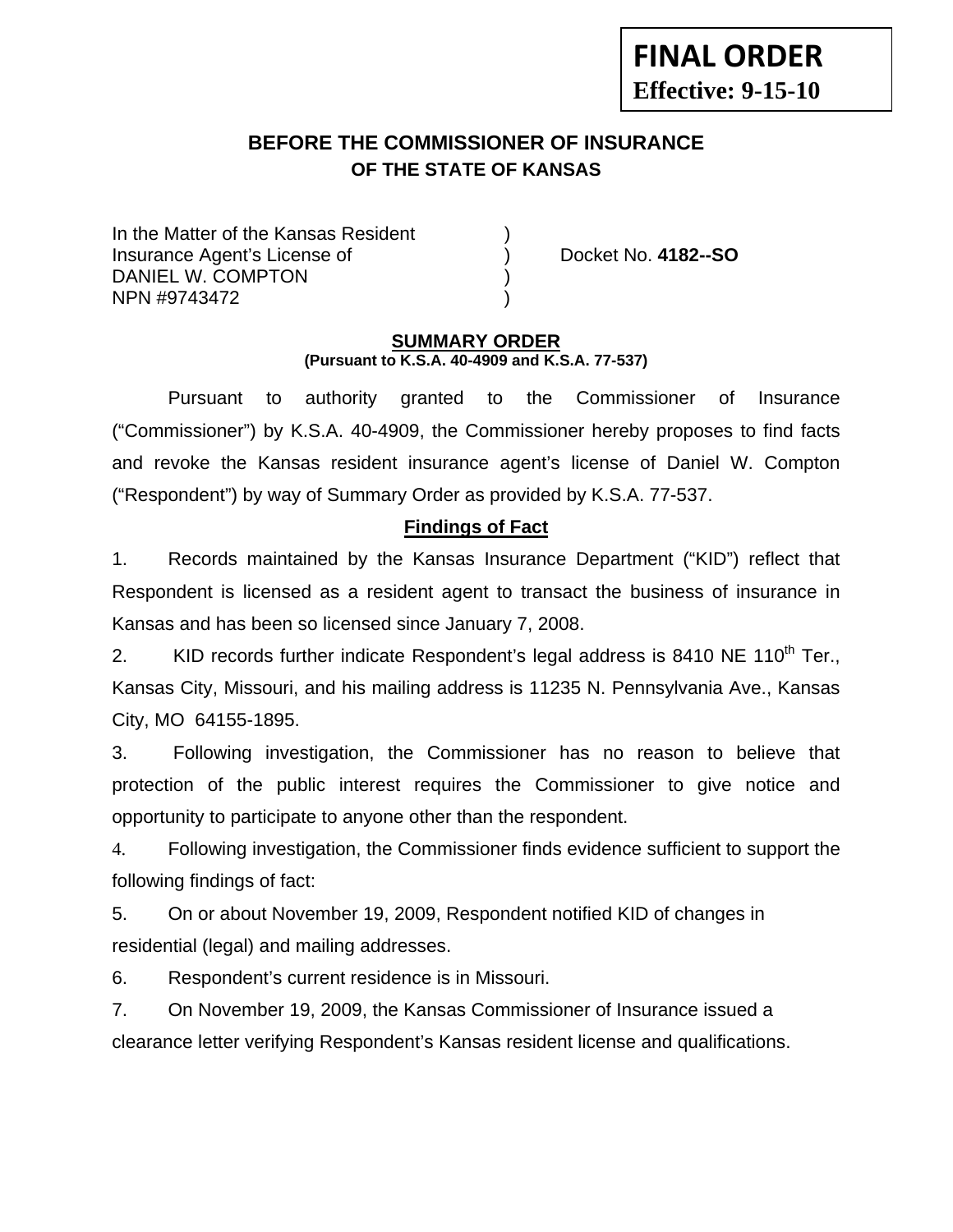8. By electronic mail message (email) dated February 16, 2010, KID staff notified Respondent that he was required to have resident status in Missouri or contact KID to make other arrangements by February 18, 2010.

9. Respondent replied that he was waiting for Missouri to process paperwork and make the change, and he requested an extension of time.

10. KID granted Respondent up to 60 additional days to obtain his Missouri resident license, and the Commissioner issued a new clearance letter dated February 17, 2010.

11. By email dated April 19, 2010, KID staff advised that action would be taken against Respondent's Kansas resident license if KID could not confirm that his Missouri license had been issued by May 19, 2010. Respondent was further notified that he could avoid that result by requesting cancellation of his Kansas license before May 19, 2010.

12. Respondent neither notified KID that he had been issued a Missouri license nor requested cancellation of his Kansas resident license by May 19, 2010.

13. By letter of May 24, 2010, the Acting Director of KID's producer licensing division requested Respondent show proof of his Missouri resident license by June 7, 2010.

14. Respondent did not show proof of a Missouri resident license by June 7, 2010.

15. Respondent is not yet licensed in Missouri.

16. By letter of July 20, 2010, counsel for KID wrote to Respondent at his address of record and invited Respondent to reply within 15 business days if he disputed the above.

17. Respondent did not reply, and the letter has not been returned.

### **Applicable Law**

18. K.S.A. 40-4909(a) provides, in relevant part:

"The commissioner may deny, suspend, revoke or refuse renewal of any license issued under this act if the commissioner finds that the applicant or license holder has. . .(2) Violated: (A) Any provision of chapter 40 of the Kansas Statutes Annotated, and amendments thereto, or any rule and regulation promulgated thereunder . . . " K.S.A. 40-4909(a).

19. "Unless denied licensure pursuant to K.S.A. 2009 Supp. 40-4909, and amendments thereto, a nonresident person shall receive a nonresident agent license if .

2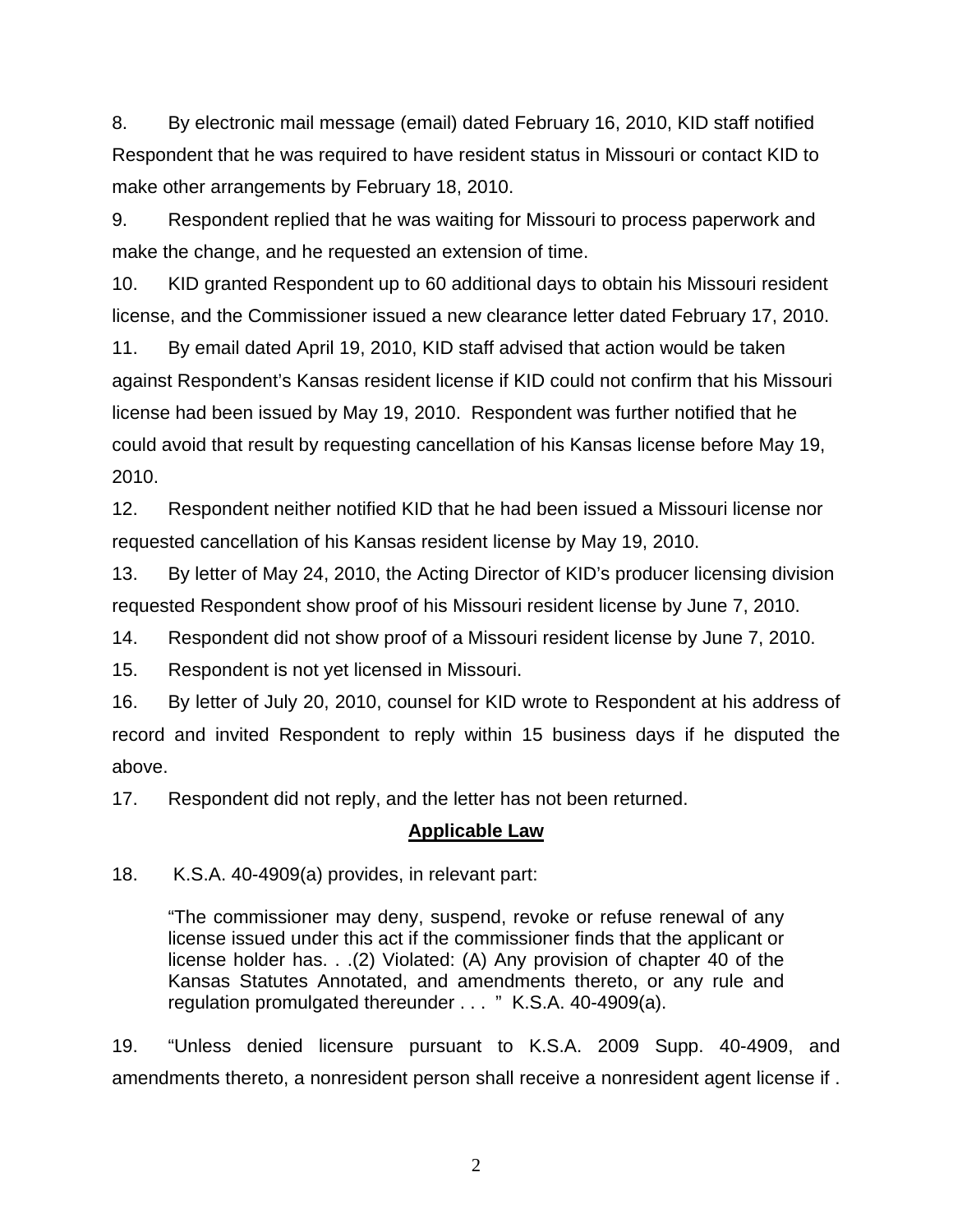. .[s]uch person is currently licensed as a resident and in good standing such person's home state.. . ." K.S.A. 40-4906(a)(1).

20. "Any insurance agent who resides in this state and who moves from this state to another state shall file with the commissioner within 30 days a change of address and provide certification from the new resident state." K.S.A. 40-4909(c)(2).

#### **Conclusions of Law**

21. The Commissioner has jurisdiction over Respondent as well as the subject matter of this proceeding, and such proceeding is held in the public interest.

22. The Commissioner finds, based on the facts contained in paragraphs 5 through 17, that Respondent's license may be revoked pursuant to K.S.A. 40-4909(a)(2)(A) because Respondent has failed to comply with the statutory procedure for converting his resident license to nonresident after a change of residency.

23. More importantly, the Commissioner finds, based on the same facts, that Respondent's license must be revoked pursuant to K.S.A. 40-4906 because Respondent no longer qualifies for a resident insurance agent's license and does not meet the requirements of K.S.A. 40-4906(a)(1) for obtaining a nonresident license.

24. Based on the facts and circumstances set forth herein, it appears that the use of summary proceedings in this matter is appropriate, in accordance with the provisions set forth in K.S.A. 77-537(a), in that the use of summary proceedings does not violate any provision of the law, the protection of the public interest does not require the KID to give notice and opportunity to participate to persons other than Respondents, and after investigation, KID believes in good faith that the allegations will be supported to the applicable standard of proof.

 **IT IS THEREFORE ORDERED BY THE COMMISSIONER OF INSURANCE THAT** the Kansas resident insurance agent's license of **DANIEL W. COMPTON** is hereby **REVOKED. It is further ordered,** that **DANIEL W. COMPTON** shall **CEASE and DESIST** from the sale, solicitation, or negotiation of insurance and/or receiving compensation deriving from the sale, solicitation, or negotiation of insurance in Kansas on and after the effective date of this order.

3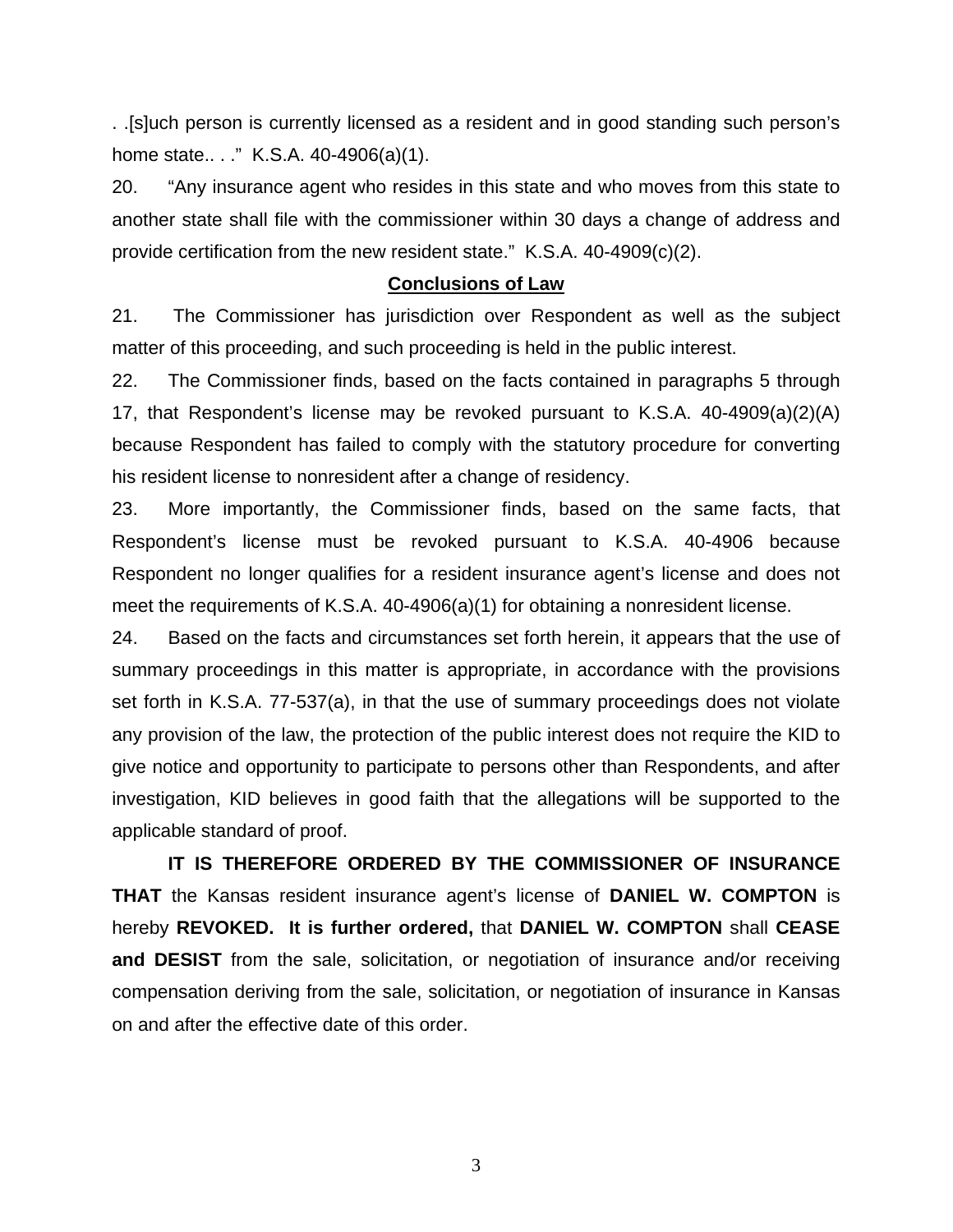## **IT IS SO ORDERED THIS \_\_27th\_\_\_ DAY OF AUGUST 2010, IN THE CITY OF TOPEKA, COUNTY OF SHAWNEE, STATE OF KANSAS.**



/s/ Sandy Praeger Sandy Praeger Commissioner of Insurance

 $\angle$ /s/ John W. Campbell $\Box$ ) John W. Campbell General Counsel

# **NOTICE OF RIGHTS TO HEARING AND REVIEW**

**Within fifteen (15) days of the date of service of this Summary Order, Respondent** may submit a written request for a hearing pursuant to K.S.A. 77-537 and K.S.A. 77-542. Any request for a hearing should be addressed to the following:

 John W. Campbell, General Counsel Kansas Insurance Department 420 S.W. 9<sup>th</sup> Street Topeka, Kansas 66612

If a hearing is requested, the Kansas Insurance Department will serve notice of the time and place of the hearing and information on procedures, right of representation, and other rights of parties relating to the conduct of the hearing.

**If a hearing is not requested in the time and manner stated above, this Summary Order shall become effective as a Final Order upon the expiration of time for requesting a hearing.** In the event Respondent files a Petition for Judicial Review, pursuant to K.S.A. 77-613(e), the agency officer to be served on behalf of the Kansas Insurance Department is

 John W. Campbell, General Counsel Kansas Insurance Department 420 S.W.  $9<sup>th</sup>$  Street Topeka, Kansas 66612